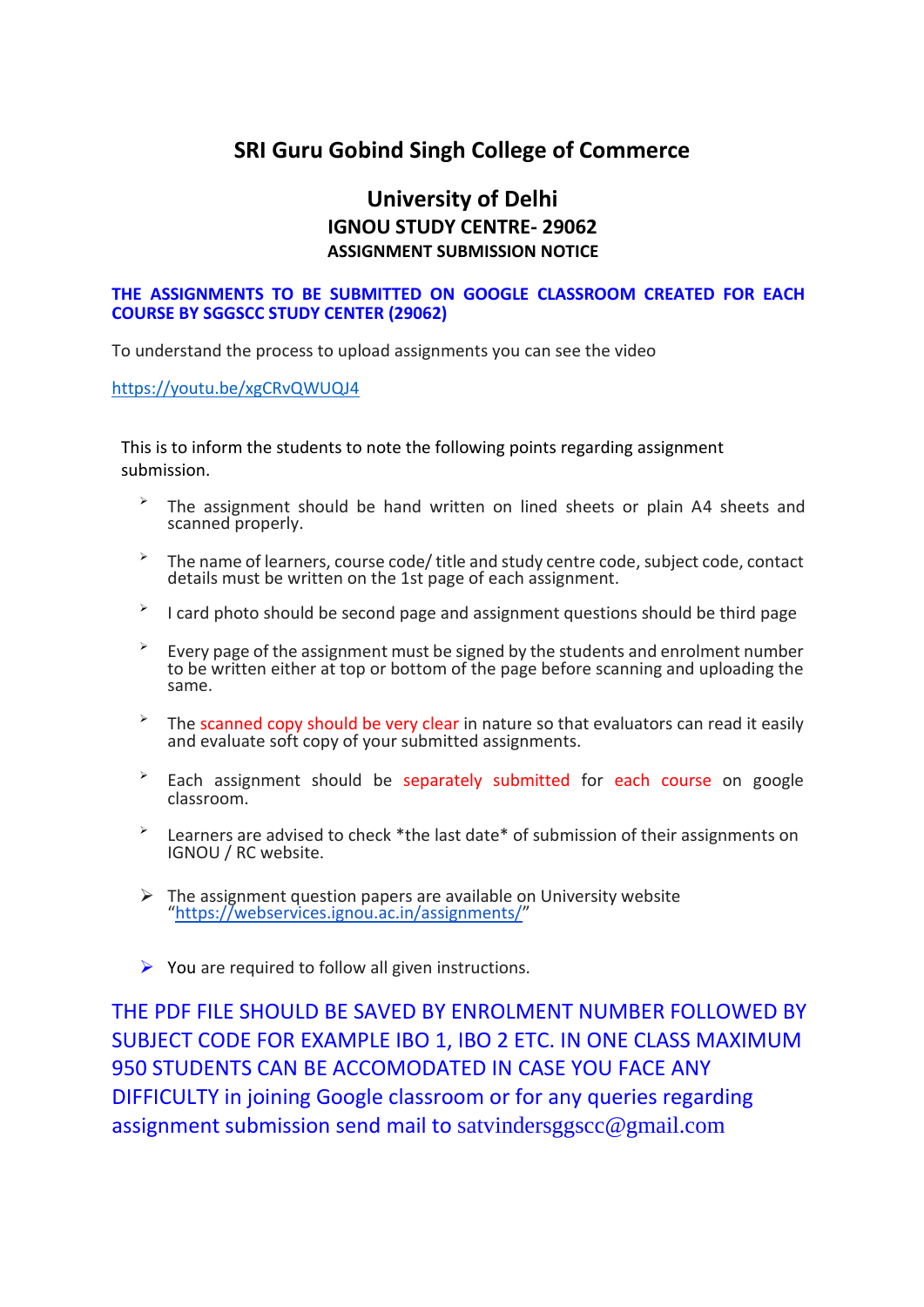For assignment submission different classes have been created through Google classroom. You can join your respective class by invitation received or by following the given code for your respective class.

|                |                                  | Code to join Google | Link to join the classroom                                      |
|----------------|----------------------------------|---------------------|-----------------------------------------------------------------|
| S.No.          | Class                            | classroom           |                                                                 |
|                |                                  |                     | https://classroom.google.com/c/Mjk3NTkwM                        |
| $\mathbf 1$    | <b>BCOMAF</b><br><b>FIRST YR</b> | w5zt5me             | Dg4NzQ5?cjc=w5zt5me                                             |
|                |                                  |                     | https://classroom.google.com/c/Mjk4MDAy                         |
|                | <b>MCOM G1</b>                   | zok5uui             | MjgyNDg2?cjc=zok5uui                                            |
| $\overline{2}$ | <b>FIRST YR</b>                  |                     |                                                                 |
|                |                                  |                     | https://classroom.google.com/c/Mjk4MDEyM                        |
|                | <b>MCOM G2</b>                   | abldknm             | Tc0OTI1?cjc=abldknm                                             |
|                | <b>FIRST YR</b>                  |                     |                                                                 |
|                | <b>BCOMG G1</b>                  | hfx3rwc             | https://classroom.google.com/c/Mjk4MDEyM                        |
| 3              | <b>FIRST YR</b>                  |                     | TkwNDcw?cjc=hfx3rwc                                             |
|                |                                  |                     | https://classroom.google.com/c/Mjk4MDEyM                        |
|                | <b>BCOMG G2</b>                  | 6jg6rrm             | TkwNDk4?cjc=6jg6rrm                                             |
|                | <b>FIRST YR</b>                  |                     |                                                                 |
|                |                                  |                     | https://classroom.google.com/c/Mjk3NTkwM                        |
|                | <b>MCOMFT</b>                    | mklgakt             | Dk0NjUx?cjc=mklgakt                                             |
| 4              | <b>FIRST YR</b>                  |                     |                                                                 |
|                | <b>MEC</b>                       | vxr2bzm             | https://classroom.google.com/c/Mjk4MDEyM<br>TkwNDA0?cjc=vxr2bzm |
| 5              | <b>FIRST YR</b>                  |                     |                                                                 |
|                |                                  |                     | https://classroom.google.com/c/Mjk4MDEyM                        |
|                |                                  | 6gjad2c             | TkwMjAy?cjc=6gjad2c                                             |
| 6              | <b>PGDIBO</b>                    |                     |                                                                 |
|                |                                  |                     | https://classroom.google.com/c/Mjk1NjM4O                        |
|                | <b>BBARL</b>                     | ih4tdwo             | TMyNDgw?cjc=ih4tdwo                                             |
| 7              | <b>FIRST YR</b>                  |                     |                                                                 |
|                |                                  |                     | https://classroom.google.com/c/Mjk3NTkwM                        |
|                | <b>BCOM FCA</b>                  | yesdsgr             | DkxNTkz?cjc=yesdsgr                                             |
| 8              | <b>FIRST YR</b>                  |                     |                                                                 |
|                |                                  |                     | https://classroom.google.com/c/Mjk3NTkwM                        |
|                | <b>BCOM CCAA vvgmd6c</b>         |                     | DkxNDA1?cjc=yvqmd6c                                             |
| 9              | <b>FIRST YR</b>                  |                     |                                                                 |
|                |                                  |                     | https://classroom.google.com/c/Mjk3NTkwM                        |
|                | MCOM BPCG optb24o                |                     | Dk0MzEw?cjc=optb24o                                             |
| 10             | <b>FIRST YR</b>                  |                     |                                                                 |
|                |                                  |                     | https://classroom.google.com/c/Mjk4MDEyM                        |
|                | MCOM MAFS 5pqzxhq                |                     | TkwNDQw?cjc=5pqzxhq                                             |
| 11             | <b>FIRST YR</b>                  |                     |                                                                 |
|                | <b>MEC</b>                       | 4bhjbhh             | nttps://classroom.google.com/c/Mjk4NDcxNDgxN                    |
| 12             | <b>SECOND</b><br><b>YEAR</b>     |                     | $TM2?cic=4bhibhh$                                               |
|                |                                  |                     |                                                                 |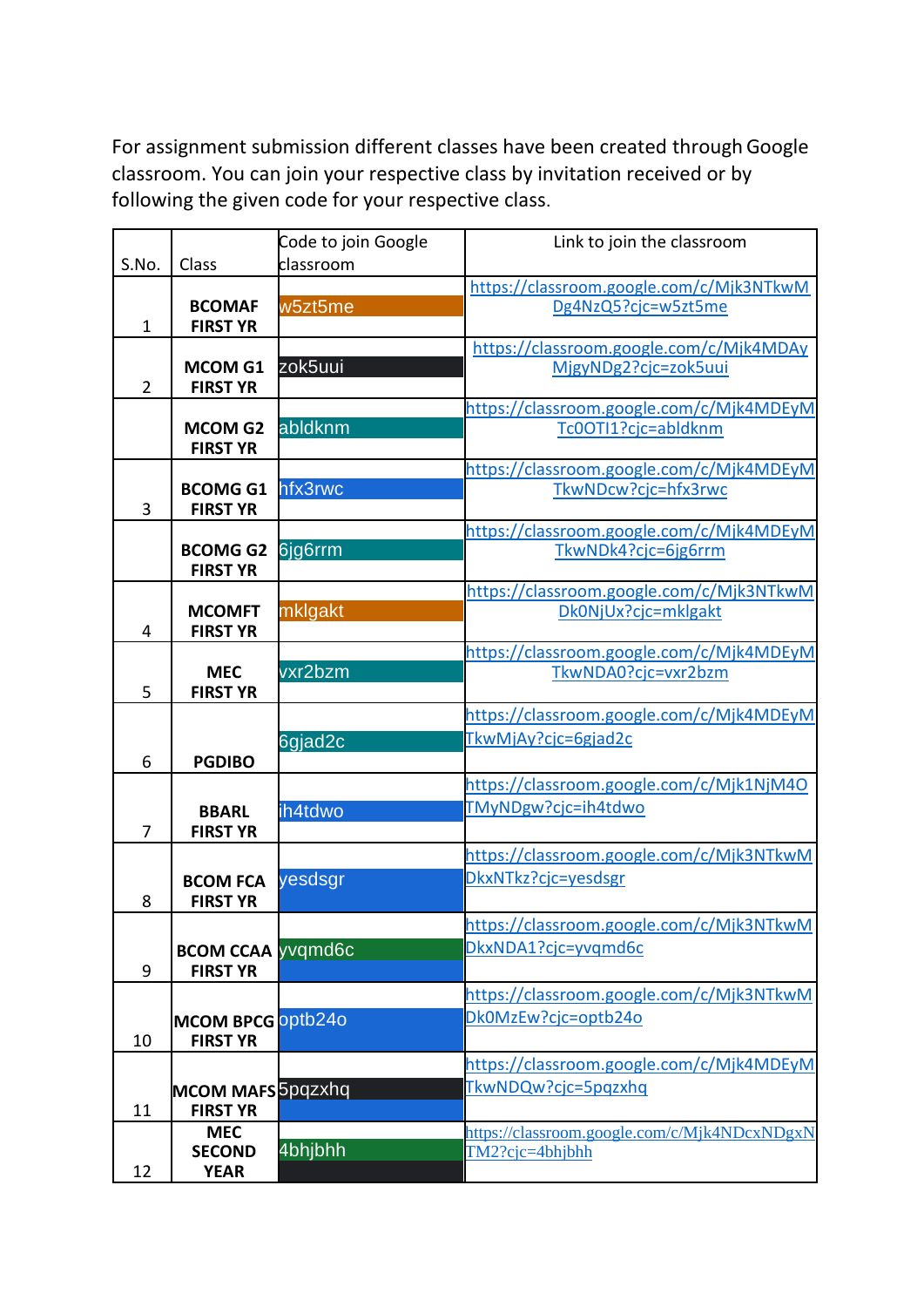|             | <b>BBARL</b>               |                      | https://classroom.google.com/c/Mjk4NDcxNDgyN |
|-------------|----------------------------|----------------------|----------------------------------------------|
|             | <b>SECOND</b>              | qehb2mn              | $Y3?c$ <sub>i</sub> c=qehb2mn                |
| 13          | <b>YEAR</b>                |                      |                                              |
|             |                            |                      | https://classroom.google.com/c/Mjk4NDYxNzk3N |
|             | <b>BBARL THIRD X7idimp</b> |                      | TY2?cjczz7idimp                              |
| 14          | <b>YEAR</b>                |                      |                                              |
|             | <b>BCOM</b>                |                      | https://classroom.google.com/c/Mjk4NDcxNDgyN |
|             | <b>SECOND</b>              | 4hajcdg              | zMy?cjc=4hajcdg                              |
| 15          | <b>YEAR</b>                |                      |                                              |
|             |                            |                      | https://classroom.google.com/c/Mjk4NDYxODM3  |
|             | <b>BCOM</b>                | ditof4z              | MDM3?cjc=ditof4z                             |
| 16          | <b>THIRD YEAR</b>          |                      |                                              |
|             | <b>BCOM G</b>              |                      | https://classroom.google.com/c/Mjk4NDcxNDgyN |
|             | <b>SECOND</b>              | po42t72              | $z k x? c i c = p o 42 t 72$                 |
| 17          | <b>YEAR</b>                |                      |                                              |
|             | <b>MCOM</b>                |                      | https://classroom.google.com/c/Mjk4NDYxODM3  |
|             | <b>SECOND</b>              | gyexa4h              | MDYz?cjc=gyexa4h                             |
| 18          | <b>YEAR</b>                |                      |                                              |
|             | VIDEO BY Dr.               |                      |                                              |
|             | Satvinder                  | <b>HOW TO UPLOAD</b> | https://youtu.be/xgCRvQWUQJ4                 |
| <b>NOTE</b> | kaur                       | <b>ASSIGNMENTS</b>   |                                              |

**For each Course, their assignment responses should be scanned in ONE single pdf file. Means, if there are 10 questions in one assignment, there should NOT be 10 separate pdf files of these 10 answers. These should be scanned in ONE single pdf file for easy download at RC end.**

The \*first page of the pdf\* of each Course must also carry the learner's correct details as mentioned below.

- 1. Name of the learner:
- 2. Enrolment number:
- 3. Regional Centre Code:
- 4. Study Centre Code:
- 5. Programme Code:
- 6. Course Code(s) of attached assignments:
- 7. Mobile number:
- 8. Email ID:

**NOTE: PLEASE DO NOT MAIL IF SUBMITTED ON CLASSROOM. IN CASE OF ANY DISCREPANCY WE WILL CONTACT YOU BY MAIL. Also Do not send/ submit multiple times. AFTER UPLOADING IF YOUR STATUS SHOWS TURNED IN OR HANDED IN IT MEANS YOU HAVE SUBMITTED CORRECTLY.**